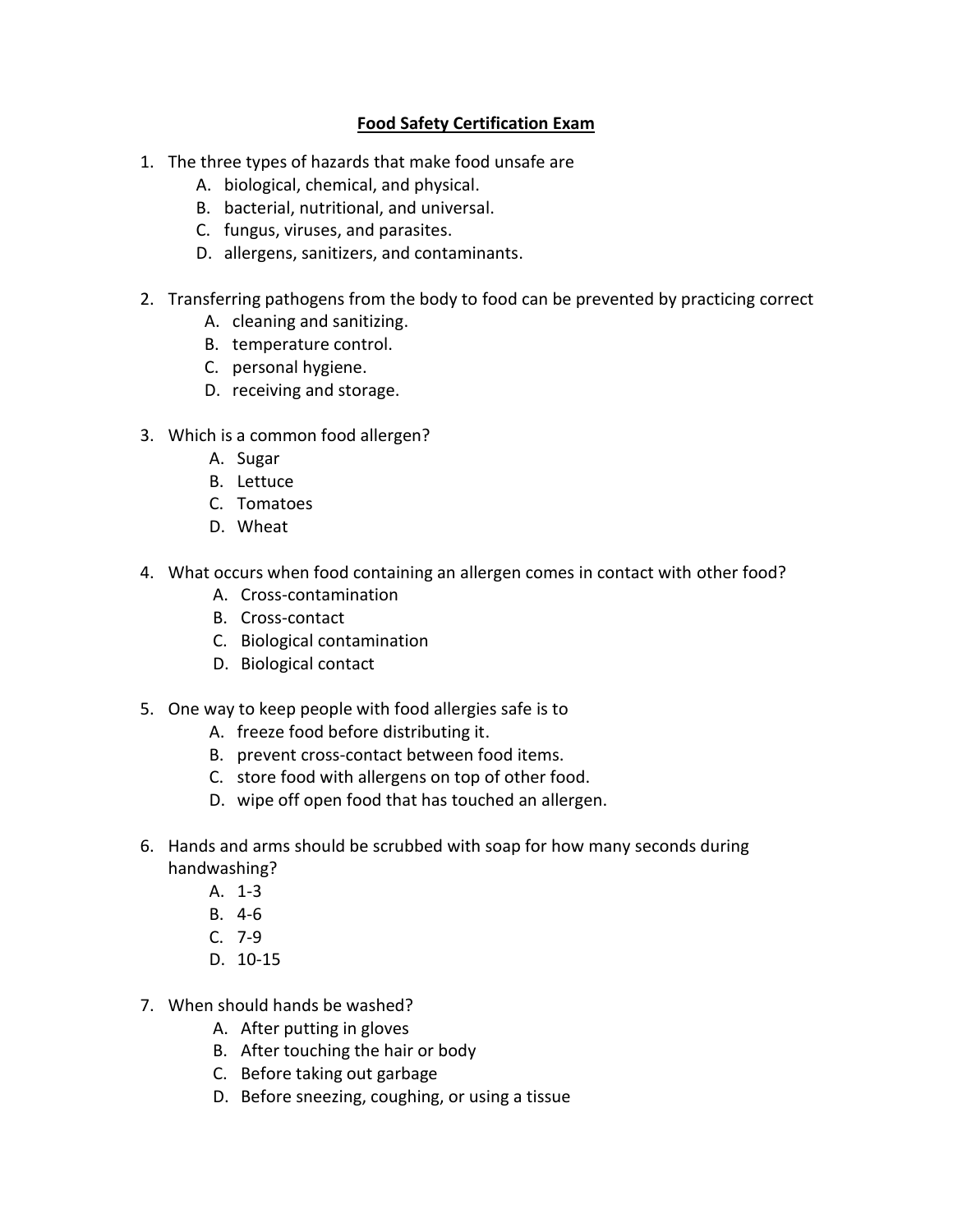- 8. What activity can be performed at a handwashing sink?
	- A. Dumping mop water
	- B. Rinsing food scoops
	- C. Cleaning canned food
	- D. Washing hands only
- 9. Name an area where a handwashing station should be located in an operation.
	- A. food-prep areas
	- B. bathrooms
	- C. offices
	- D. outside
- 10. What symptom must be reported to the director or supervisor?
	- A. Headaches
	- B. Dizziness
	- C. Diarrhea
	- D. Sweating
- 11. The temperature danger zone is the temperature range between
	- A. 0°F to 41°F (-18°C to 5℃)
	- B. 32℉ to 41℉ (0℃ to 5℃)
	- C. 41℉ to 135 ℉ (5℃ to 57℃)
	- D. 135℉ to 212℉ (57℃ to 100℃)
- 12. Refrigerated food must be stored at temperatures no higher than
	- A. 41℉ (5℃)
	- B. 45℉ (7℃)
	- C.  $47^{\circ}F(8^{\circ}C)$
	- D. 49°F (9°C)
- 13. How far off the floor must food be stored?
	- A. 1 in (3 cm)
	- B. 2 in (5 cm)
	- C. 4 in (10 cm)
	- D. 6 in (15 cm)
- 14. Which storage date is the last date recommended for the product while at peak quality?
	- A. Packing or manufacturing date
	- B. Sell-by date
	- C. Best-by or Best If Used By date
	- D. Use-by or expiration date